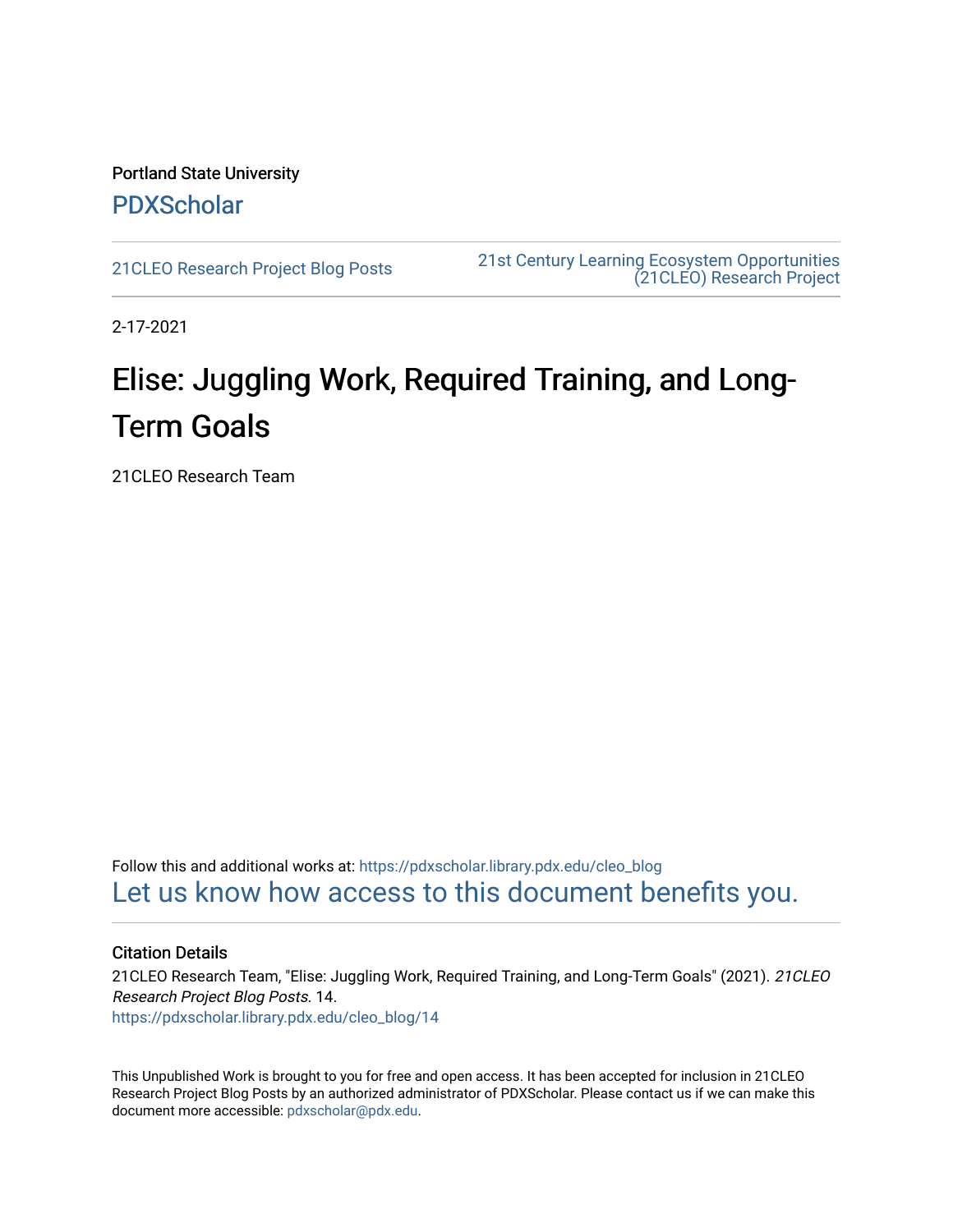



# **Elise: Juggling Work, Required Training, and Long-Term Goals**

by 21CLEO Research Team | Feb 17, 2021 | 21 CLEO, Announcements



# **To succeed in current job or chosen career by ...**



**Satisfying a job requirement** 

Lately, we have been focused on the creation of personas, where aspects of real people are captured and blended in order to create one story that illustrates a broader representation of an end user of a technology or participant in a course. In past posts we talked about how we are using persona as a research tool and our process for creating personas. In our last post we described Neberu, who is working to feel comfortable interacting with English speakers. In the next several posts we will continue to present the personas we have created.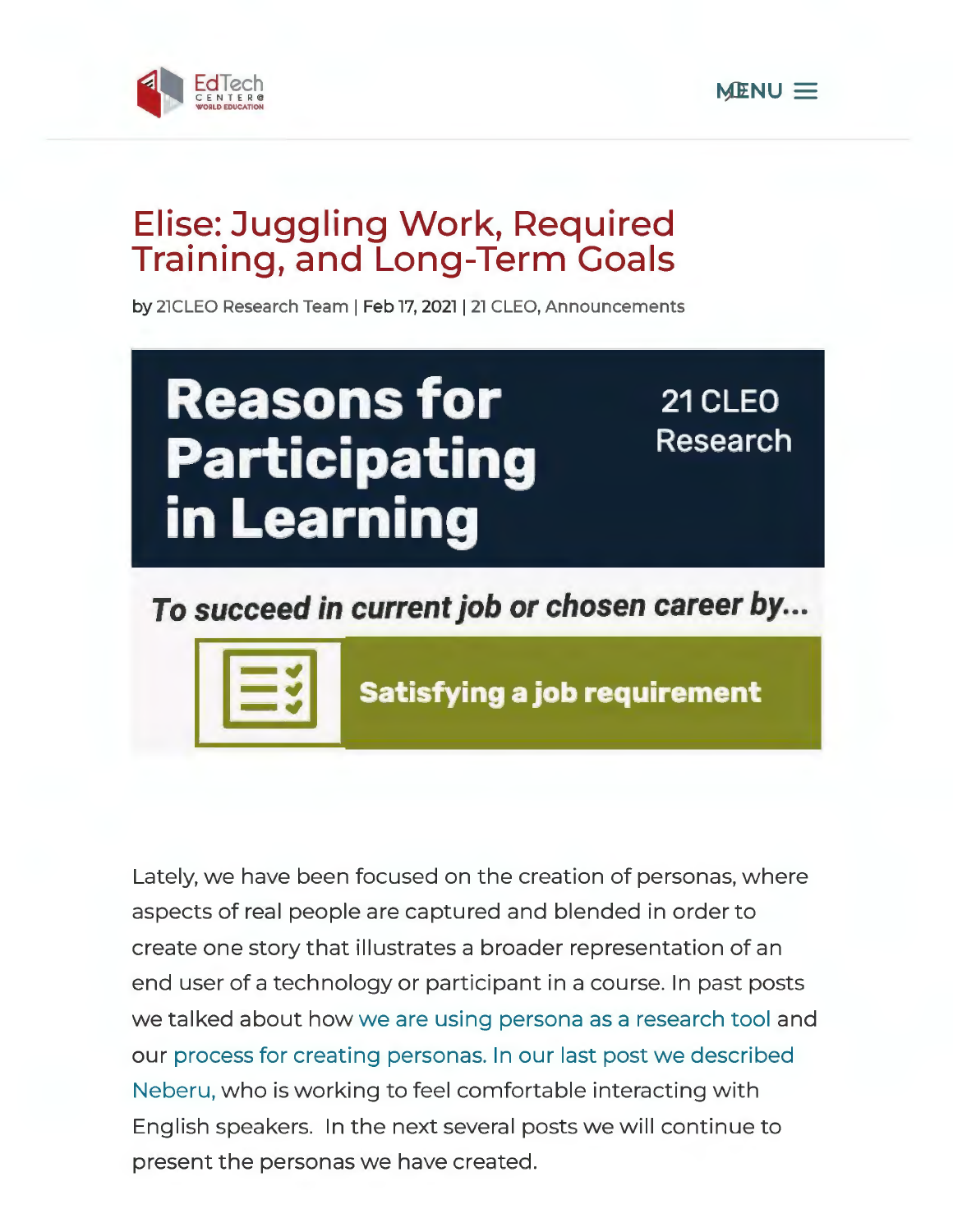### **Understanding the reasons people participate in employersponsored learning**

The personas that we have developed come from interviews with frontline worker learners across the country who are participating in workforce-sponsored learning opportunities. The personas illustrate that working learners have different reasons for participating in learning opportunities, as shown in Figure l.



A more in-depth listen to the voices of working learners reveals even more diversity in motivations. In the persona presented here, we see that although Elise is required to complete training to satisfy a job requirement, she has other reasons for participating in learning. Reasons include pursuing

her own career and education goals and being a good team player.

### **About Elise: Working hard to meet her academic and career goals**

Elise works in a drugstore that is part of a national chain. She has a high school diploma and has taken some college classes; she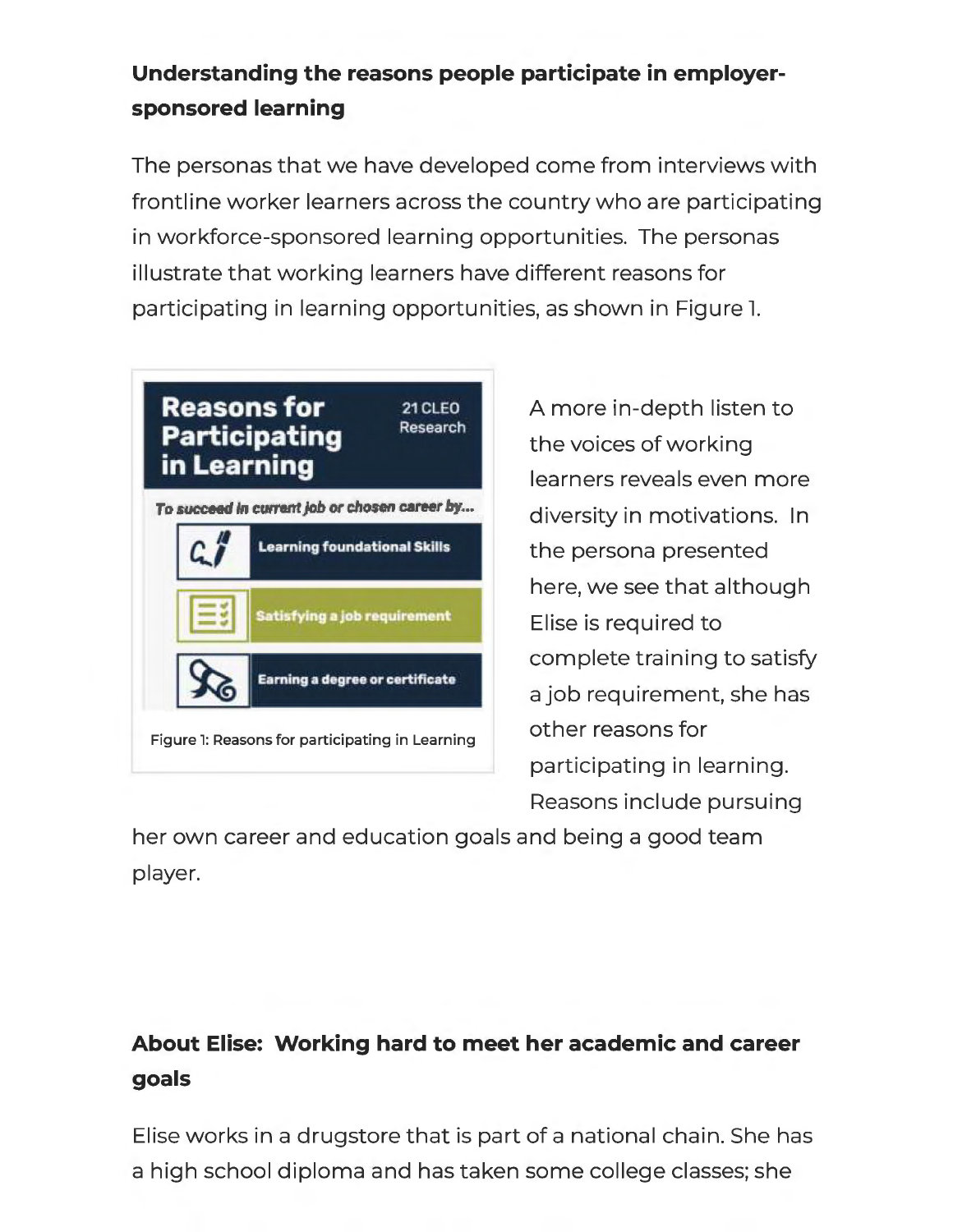lives in a low-income household. She views her current work as transitional, rather than an endpoint in her career. Elise has both academic and career aspirations, so the required job training she's taking now is not the only education she's pursuing. Although the training might fit into a career ladder in the retail pharmacy sector, she is also taking classes at the local community college. Her long term goal is to move into a different industry.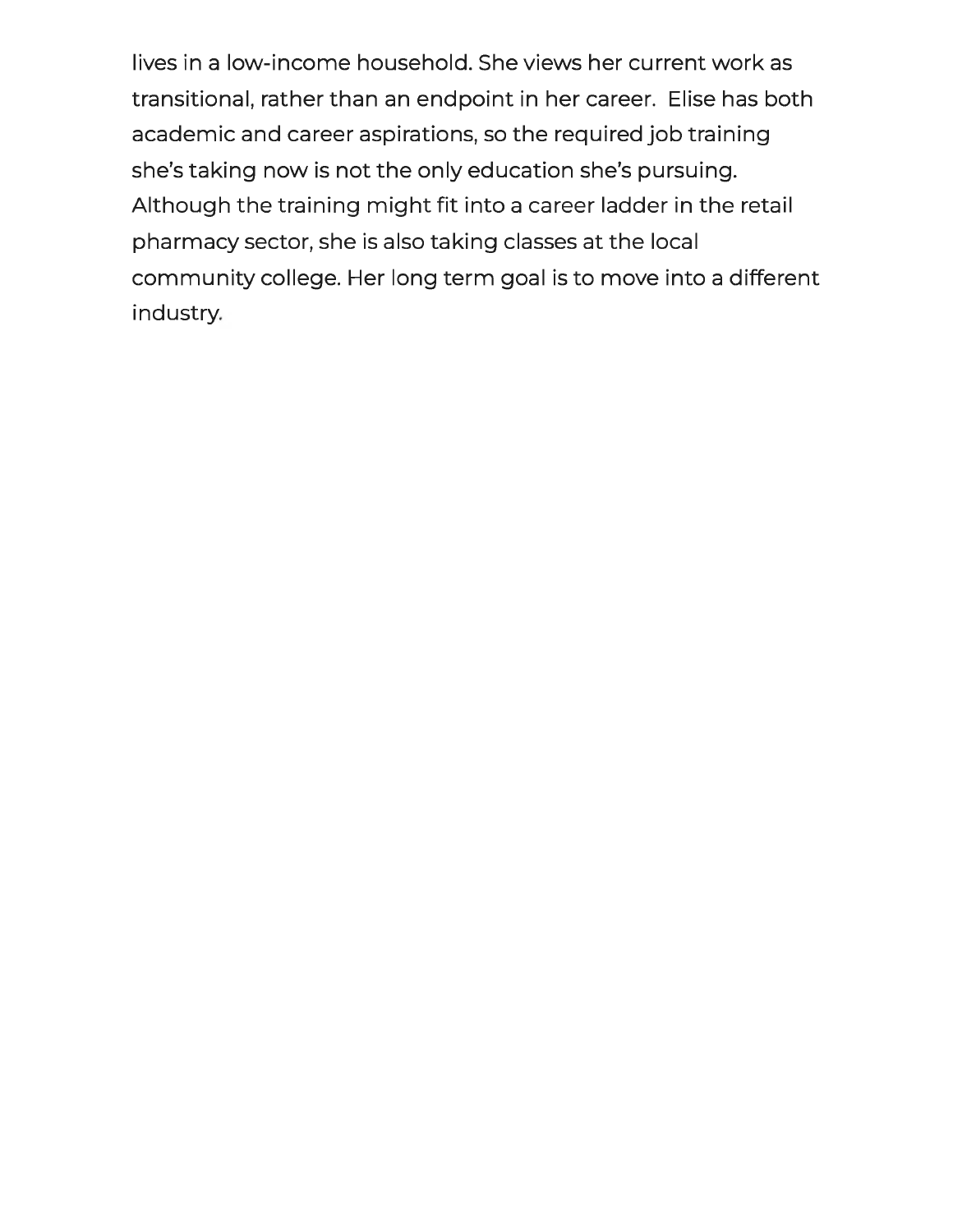

# 21 CLEO Persona

Satisfying a Job Requirement



## Short term goal

Satisfy training requirements to keep her current job



#### Long term goal

New career in a different industry; pursuing degree to support that future work



## **Education**

High school diploma, plus some college **classes** 



## **Current position**

Front-line worker in retail pharmacy

## **Supported in learning**

Self-supported with some minimal support from family

# **Barriers to learning**



**Barriers** 

Time management and multiple competing responsibilities; learning disability



## **Factors impacting learning**

Comfortable with and has skills to use technology to overcome learning barriers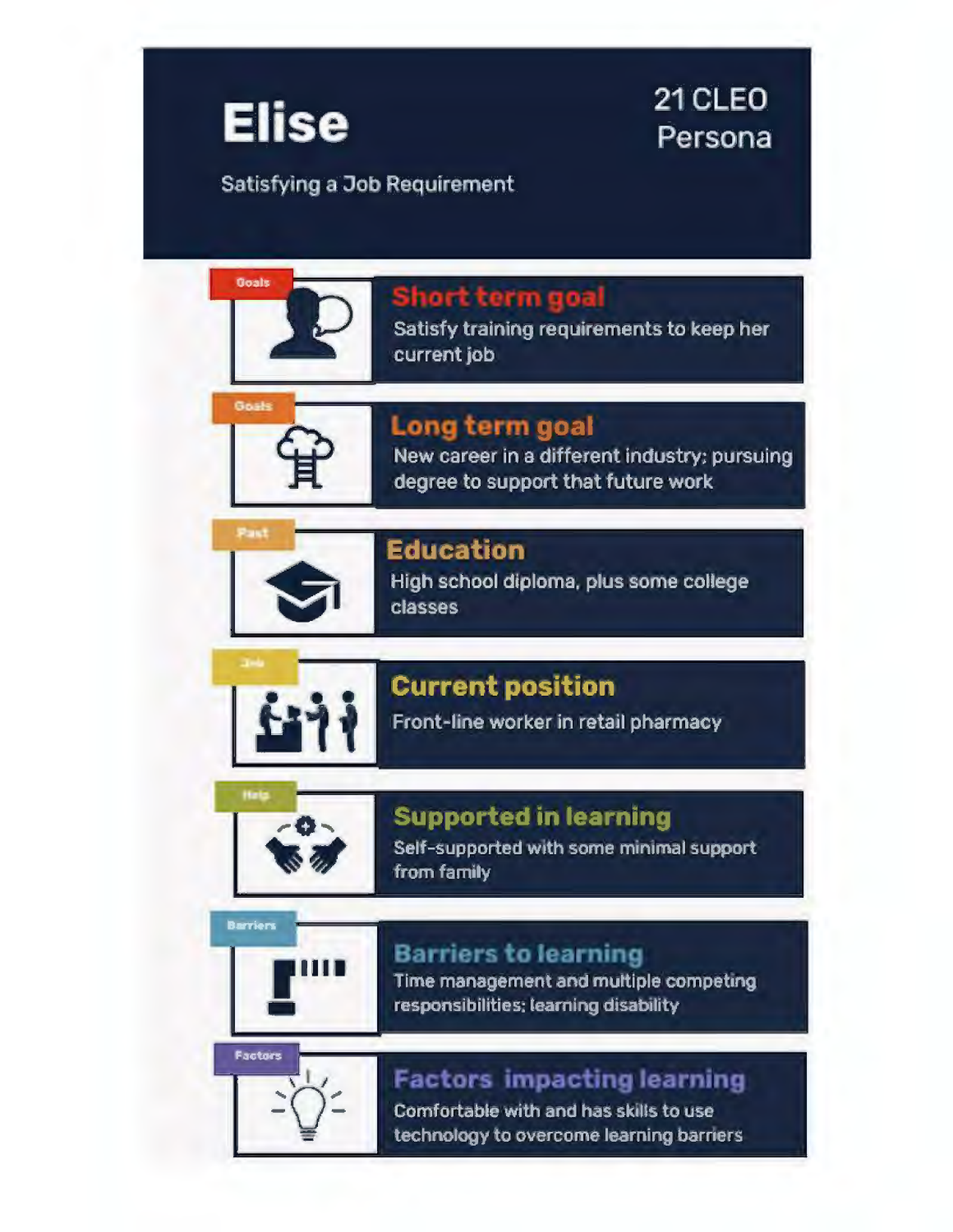Elise's past education, including non-credit classes in support of a childcare career, does not align with work in her current industry, so her prior learning did not prepare her for her current job. She is willing to take the training required to keep her job because it will provide more options at her current employment, and it will set her up to be a more flexible and supportive team member at work.

Elise does whatever she can to fit learning into her work and daily life. She plans her time strategically, works long hours, and completes training during work hours whenever possible. She wants to be able to do it all. For the employer-required training, she appreciates hands-on support to better understand the videos, readings, and training/coaching provided by her employer.

She often takes on too much. She is taking multiple classes (the required training and the learning more aligned with her long term goals). She also signs up for extra shifts in her current job to help pay the bills. This busy lifestyle suits her because she likes to be busy and keep moving forward, but the stress caused by the workload is intensified by a learning disability.

I like to be busy.... With school I do in the morning and then I usually have a few hours in between. And I stay, you know, stay at [community college] and do my homework. And then I get dressed to go to work. Then I go home and if I have homework, still do it at home .. usually when I get home. That's [when] I took courses for the [employer provided learning] program. Then I get up and do it again.